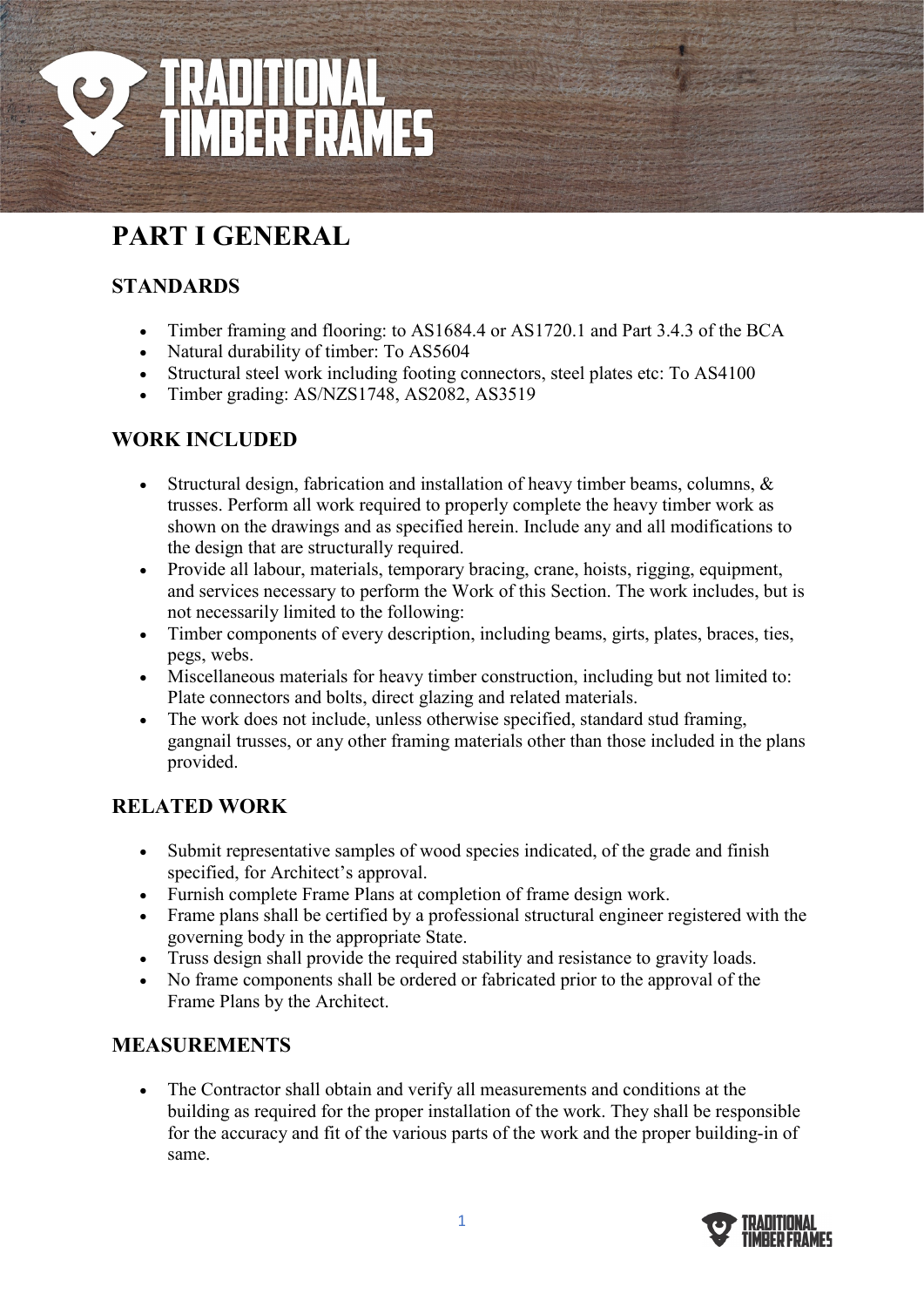

### **PROTECTION AND HANDLING**

• Protect frame components and keep under cover in transit and at the job site. Stack to ensure proper ventilation and drainage. Store under cover in a well ventilated area.

# **PART 2 PRODUCTS**

#### **GENERAL**

• Trusses and all components for a complete installation to be supplied by:

Traditional Timber Frames Pty Ltd

PO Box 43 Marulan, NSW, 2579

02 4867 6000

#### **HEAVY TIMBER FRAMING**

- Timber shall be sized according to engineering requirements. Minimum size shall be 100mm x 100mm in all directions.
- Timber species:
	- F7 Seasoned Pine F7 Green Oregon F8 Green Hardwood F8 Green White Cypress F8 Seasoned Oregon F11 Seasoned White Cypress F17 Seasoned (KD) Hardwood LVL Laminated Veneer Lumber
- Unless otherwise noted, all timber shall be per AS/NZS1748, AS2082, and/or AS3519

#### **PEGS**

• Peg material shall be straight grained, seasoned, and knot free, from Spotted Gum.

#### **MISCELLANEOUS HARDWARE**

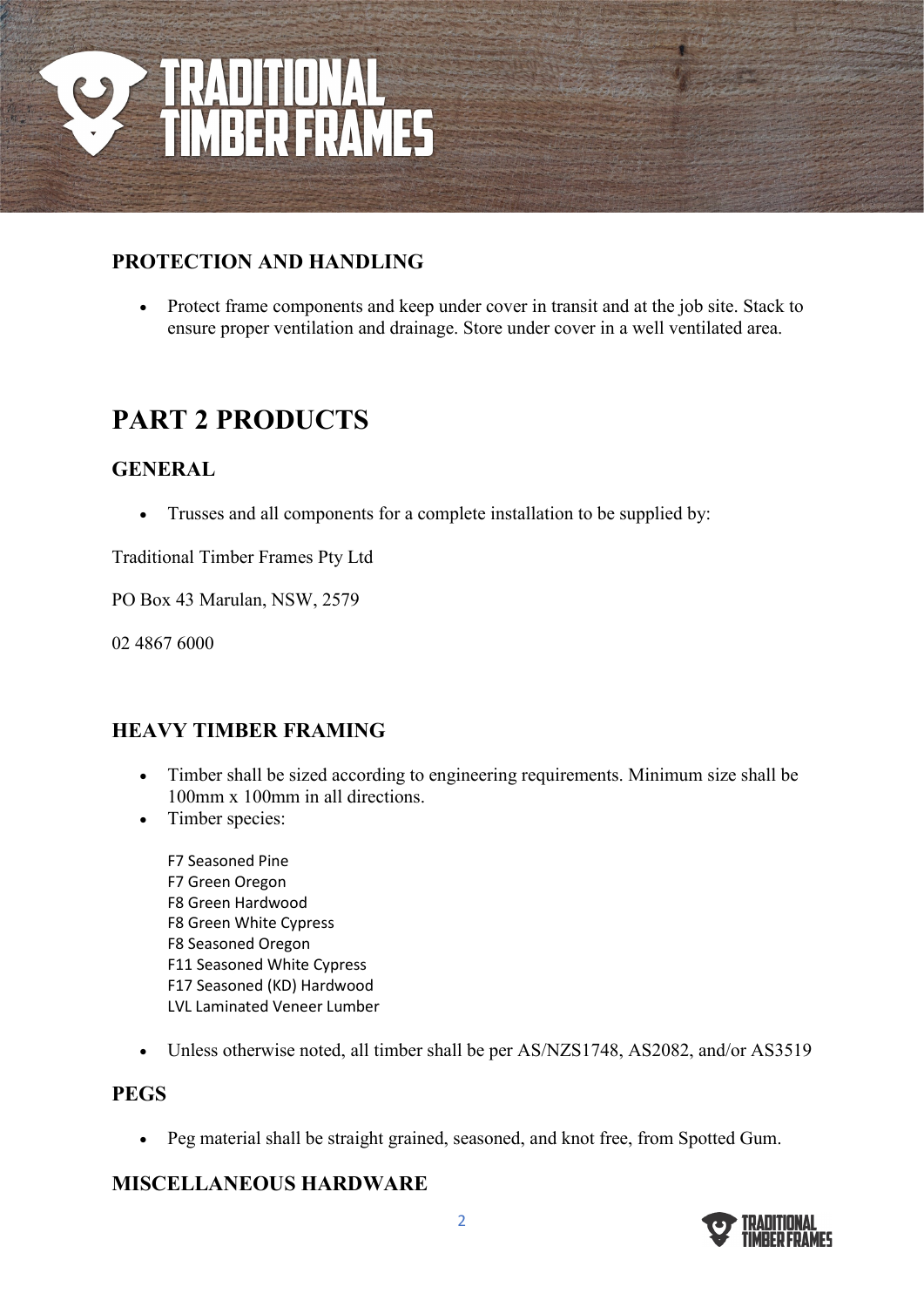

- Furnish and install all necessary hardware and metal shapes required for assembly and erection of the framing.
- All steel shapes, plates, and tubes, unless otherwise specified, shall conform to AS4100
- All other steel shapes, plates, tubes, etc. shall be thoroughly cleaned and given one heavy shop coat of an approved primer (black), well worked into all joints and open spaces. After erection, touch-up as required. Surfaces which are not accessible for field painting shall have one shop coat of black paint before leaving the shop.
- Bolts shall be blackened/zinc/galvanized with blackened/zinc/galvanized washers and nuts.

## **FINISH**

• All frame components shall be pre-finished on all surfaces and joints with one coat of Organoil Woodguard or equivalent natural oil.

# **PART 3 EXECUTION**

## **INSTALLATION**

• Installation of timber frames shall be in accordance with the details and notes on the Drawings, the approved Frame Plans, and the best trade practices.

## **JOINERY**

- Joinery shall be in best of the early English tradition, designed for strength, shrinkage, checking, and twisting. \*\***OPTIONAL\*\*** Metal connections shall not be used unless required by the structural design, and, in those cases, must be concealed and held at an absolute minimum, meeting the Architect's approval. All workmanship shall be of the very highest quality.
- Or steel as detailed on Structural Drawings.
- All joinery shall be accurately cut so as to make a neat, snug fit.

# **ERECTION**

- Frame components and assemblies must be checked for dimensions and anchorage accuracy before erection.
- Temporary bracing shall be provided to adequately protect all persons and property and to insure proper alignment.
- Padding or non-marking slings shall be used during mechanical lifts.
- The assembled trusses shall be reasonably straight, plumb, level and square. Portions of the structure not adequately braced by design shall have temporary braces until the cladding is applied.